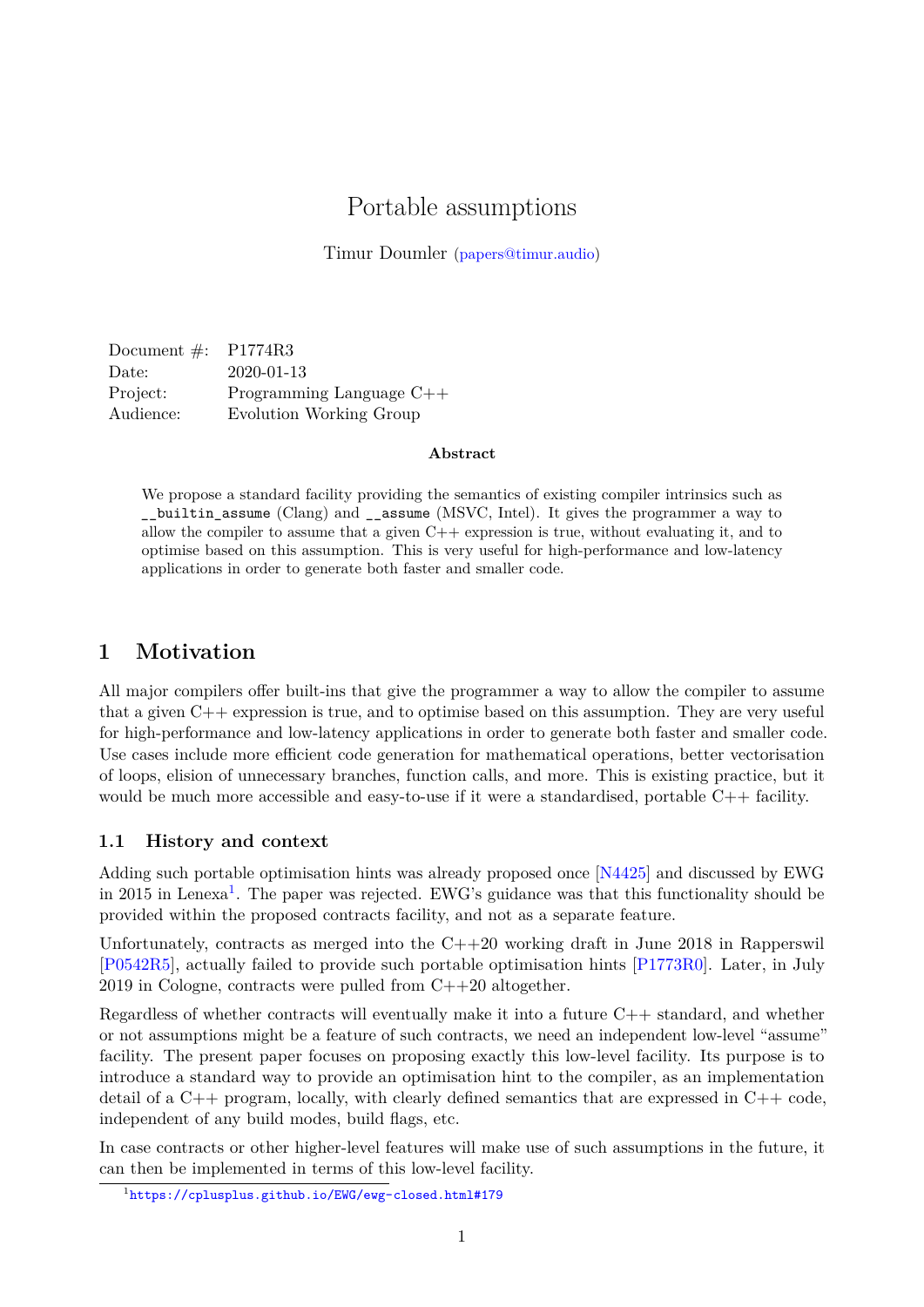#### **1.2 Existing practice**

The major compilers offer the following built-ins providing this functionality:

- MSVC and Intel provide \_\_assume(*expression* );
- Clang provides \_\_builtin\_assume(*expression* );
- GCC does not provide an analogous built-in. A similar effect can be achieved with if (*expression* ) {} else { \_\_builtin\_unreachable(); } However, an important difference is that here, unlike in the other cases, *expression* will be evaluated.

See [\[N4425\]](#page-4-0) for a more thorough discussion.

#### **1.3 Examples**

Consider the following function:

```
int divide_by_32(int x)
{
  _{2}builtin_assume(x >= 0);
  return x/32;
}
```
Without the assumption, the compiler has to generate code that works correctly for all possible input values. With the assumption, it can implement the calculation using a single instruction (shift right by 5 bits). Here is the output generated by clang (trunk) with -O3:

```
Without builtin assume:
   mov eax, edi
   sar eax, 31
   shr eax, 27
   add eax, edi
   sar eax, 5
   ret
                                             With builtin assume:
                                                 mov eax, edi
                                                 shr eax, 5
                                                 ret
```
Another example: consider looping over an array of numbers and performing math on the elements. Often, there are invariants on the array size such as: it's a power of two, it's a multiple of the SIMD register size, etc (all very common e.g. in audio processing code). Telling the optimiser about such invariants leads to a much better optimisation and vectorisation of the loop:

```
void limiter(float* buffer, size t size)
{
  _builtin_assume(size % 8 == 0);
  for (size_t i = 0; i < size; ++i)
     data[i] = std::clamp(data[i], -1.0f, 1.0f);}
```
For this function, clang (trunk) with -O3 generates 70 lines of assembly without the assumption, and only 42 lines with it.

See [\[Regehr2014\]](#page-4-3) for more examples and use cases.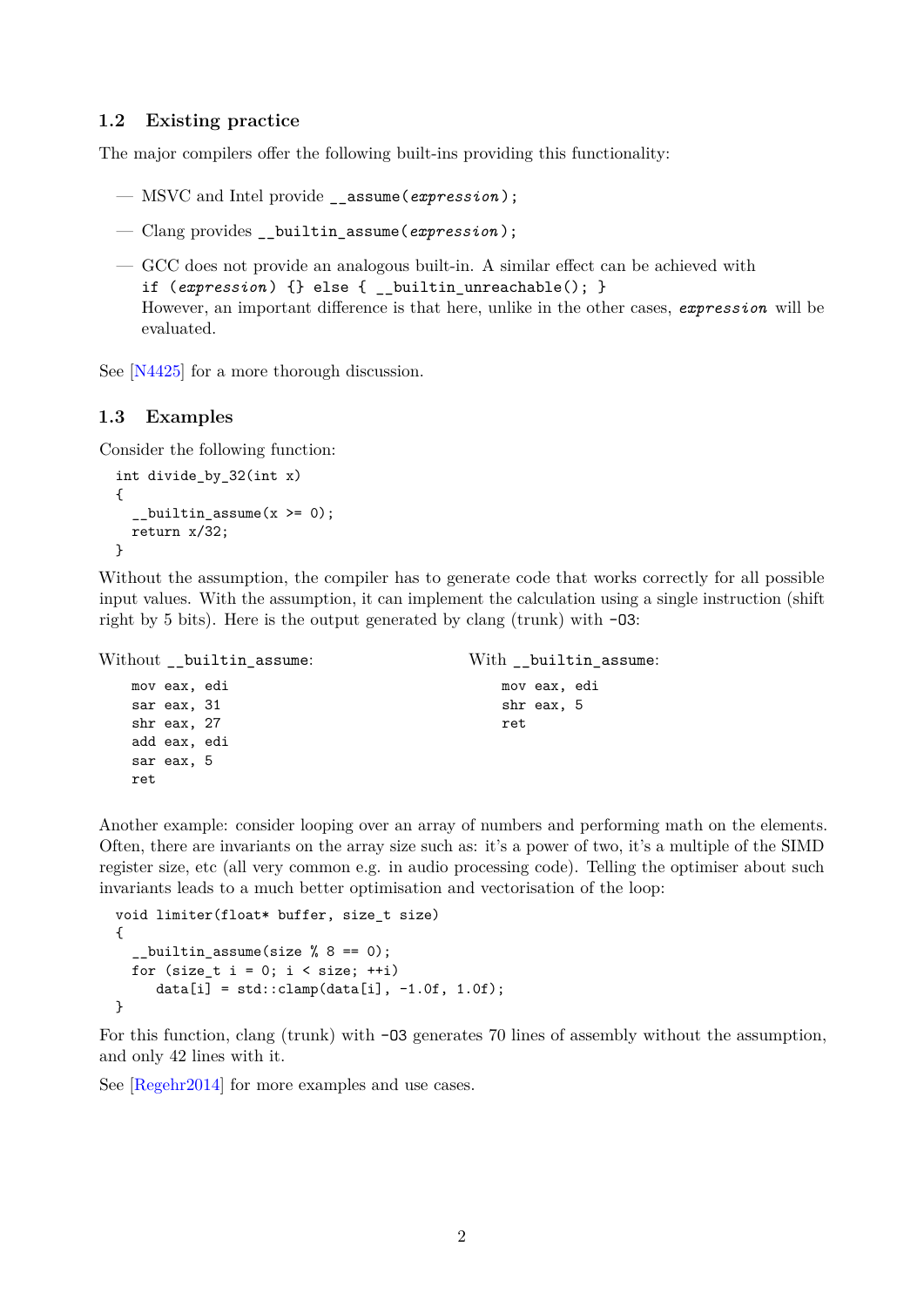## **2 Proposed solution**

## **2.1 Proposed semantics**

The design goal is to provide a portable facility closely following the compiler built-ins \_\_assume and \_\_builtin\_assume, therefore standardising existing practice. The facility should be implementable with the existing built-ins on those compiler implementations who have them, without unnecessarily constraining implementations who do not. Therefore, we propose the following semantics:

- It is a statement with a single argument, which is a  $C++$  expression contextually convertible to bool.
- The expression is an unevaluated operand, like for example the operand of decltype. Therefore, expressions with side effects are allowed (which is useful, consider ++ptr != end). However, as the expression is not evaluated, these side effects do not affect the behaviour of the program<sup>[2](#page-2-0)</sup>.
- However, the optimiser may analyse the form of the expression, and deduce from that information used to optimise the program.
- The behaviour is undefined if the expression would *not* evaluate to true[3](#page-2-1) . This allows the optimiser to optimise the program based on the assumption that it always will.
- Simply ignoring the whole statement is a conforming implementation, i.e. the optimiser is not required in any way to make use of the assumption.

## **2.2 Proposed syntax**

We propose an attribute syntax to spell portable assumptions. \_\_builtin\_assume(*expression*) instead becomes:

#### [[assume(*expression* )]]

First of all, we propose that the word "assume" is used in the spelling this feature. This is the name already used in existing built-ins, therefore choosing it means standardising existing practice. This name will be least surprising and most self-explanatory to the user.

The syntax above (using parentheses) is chosen such that it is fully compatible with standard attribute syntax and therefore backwards-compatible with a compiler that does not support this feature.

We advise against a syntax involving a colon, such as [[assume: *expression*]] or other variations that deviate from existing C++ attribute grammar, because this would require otherwise unnecessary changes to the C++ grammar, and make it harder to add assumptions to existing code.

Making this an attribute also makes it clear to the user that, given a valid  $C_{++}$  program that contains the attribute, ignoring it does not change the observable semantics of such a program.

It is further consistent with existing optimisation-related attributes ([[likely]], [[unlikely]], [[carries\_dependency]]) as well as existing attributes that increase the space of undefined behaviour in a  $C++$  program ([[noreturn]]).

We also believe that this syntax has the least impact on the core language as opposed to the alternatives (see below).

<span id="page-2-0"></span><sup>&</sup>lt;sup>2</sup>However, just like with decltype, the expression might cause a template instantiation if this is required to analyse the expression. Thanks to Nathan Sidwell for pointing this out.

<span id="page-2-1"></span><sup>&</sup>lt;sup>3</sup>Note that there is a subtle difference between behaviour being undefined if the expression would evaluate to false, or if the expression would *not* evaluate to true. The latter (proposed here) also includes the assumption that the expression itself would not result in undefined behaviour if it were evaluated. This enlarges the space of assumptions that can be stated by the programmer. Thanks to Joshua Berne for pointing this out.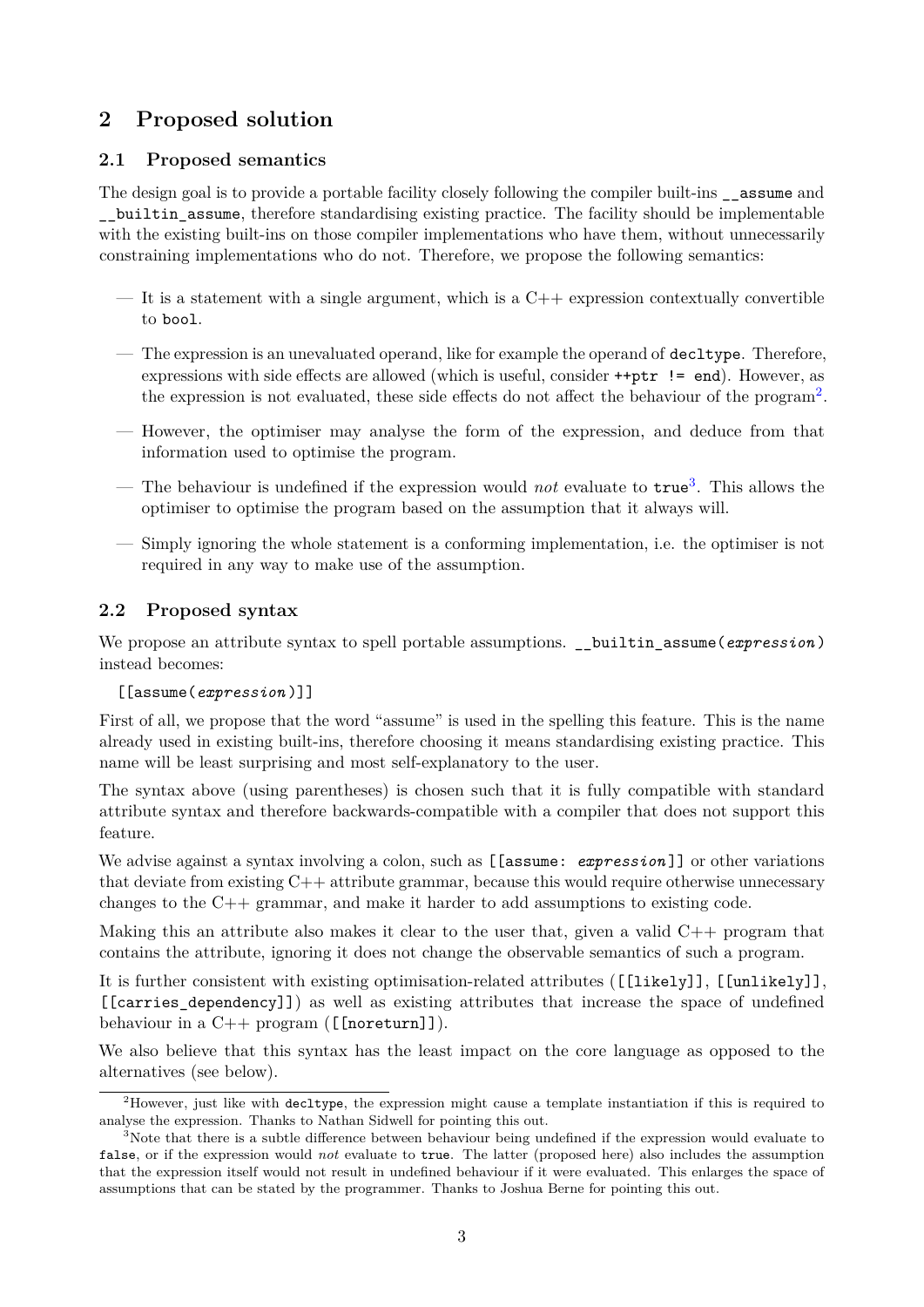## **3 Syntax alternatives**

## **3.1 Keyword**

An assumption can be characterised as an operator with an unevaluated operand, somewhat similar to decltype(*expression* ). We could consider proposing a new keyword for this new operator, such that **builtin** assume(*expression*) instead becomes:

#### assume(*expression* )

However, portable assumptions are a low-level expert feature, with the potential to inject undefined behaviour into an otherwise valid program. It should be used carefully and sparingly. We therefore advise against introducing a new keyword for this feature.

## **3.2 Macro**

Instead of introducing a keyword, we could introduce an assume macro, analogous to how assert is already defined as a macro. However, macros are known to cause many problems. Their lack of scoping can lead to name clashes, the preprocessor grammar makes it impossible to use curly braces inside the expression, etc. For these and other reasons, modern  $C++$  tries to minimise the use of macros. We therefore advise against introducing a new macro for this feature.

## **3.3 "Magic" library function**

Alternatively, we could introduce portable assumptions in the form of a "magic" library function, so \_\_builtin\_assume(*expression* ) instead becomes:

```
std::assume(expression );
```
However, such a spelling would introduce a weird novelty into the  $C++$  language: something that is syntactically a function call, yet does not evaluate its operand. It would essentially be something like a "namespaced keyword", and very different in nature to all existing "magic" library functions. Significant core language changes would be needed to make it work. We also believe that such a construct would be surprising to  $C++$  developers. We therefore advise against adding this feature as a library function.

A seeming advantage is the consistency with the closely related std::assume\_aligned [\[P1007R3\]](#page-4-4), which was adopted for  $C++20$ . However, they are different. For  $std$ :: assume aligned, unlike for an assumption, the operand may be evaluated, so the problem above does not arise for  $std:$ : assume aligned (or, in fact, any other current "magic" library function).

# **4 Wording**

The formal wording for this proposal will be provided in a future revision.

# **Document history**

- **R0**, 2019-06-17: Initial version.
- **R1**, 2019-10-06: Updated text to reflect removal of Contracts from C++20; made proposed attribute syntax backwards-compatible by replacing colon with parentheses.
- **R2**, 2019-11-25: Changed title to "Portable assumptions"; changed semantics from UB if expression would evaluate to false to UB if expression would *not* evaluate to true; changed syntax section to propose attribute-syntax only, dropping "magic" library function syntax as a viable alternative.